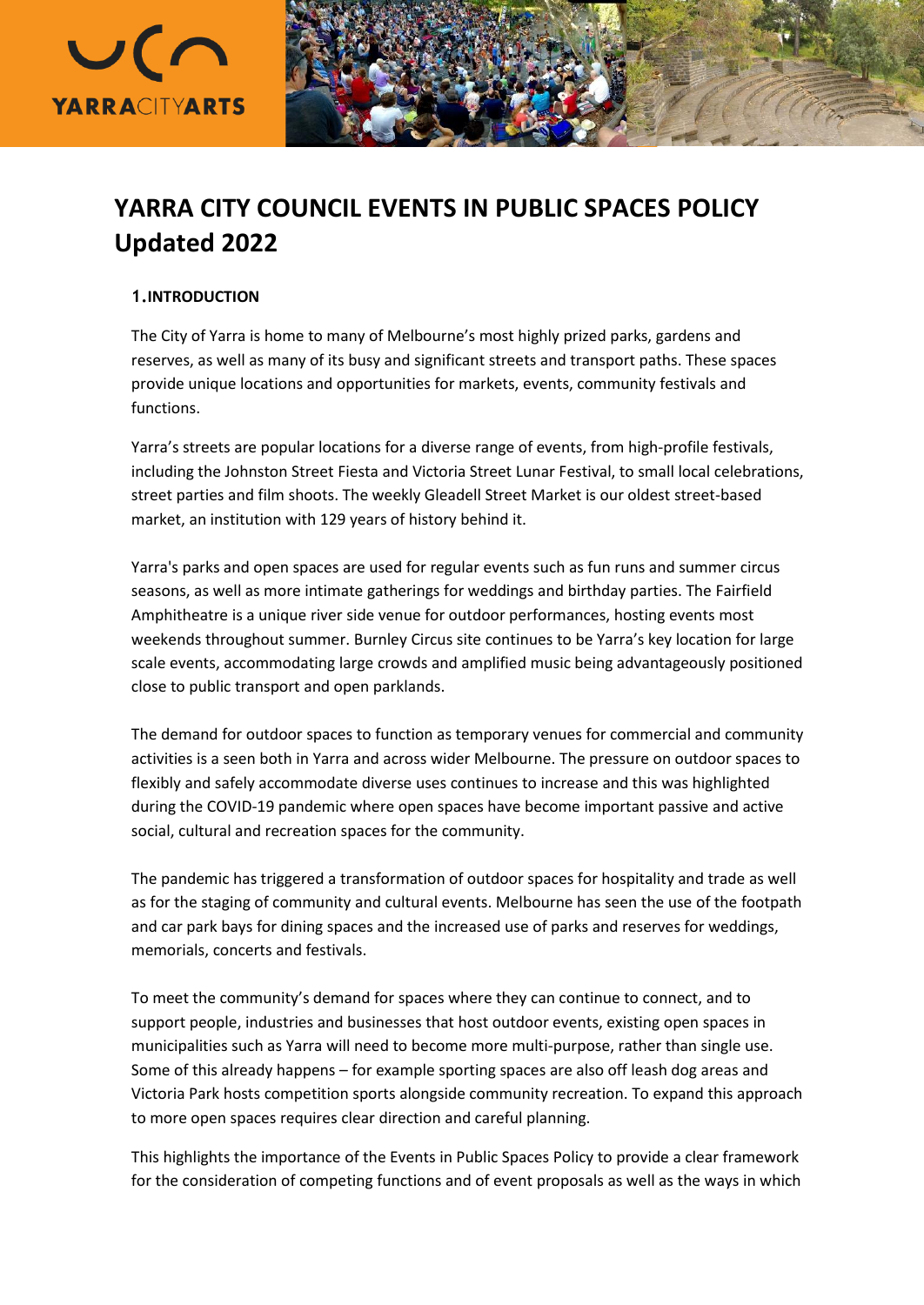



permitted events will be managed. Yarra City Council recognises that coordinated responses and clear guidelines are important for event organisers. Setting clear guidelines will also increase Yarra Council's effectiveness in managing events in public spaces.

# **2.SCOPE**

This Policy applies to all events whether they are organised by not-for-profit community organisations, commercial entities or Yarra Council.

The Policy applies to outdoor events and activities which are of a size and nature that may impact on residents, businesses and other users and are to be conducted on public spaces and roadways under the care and control of Yarra City Council.

This Policy does not apply to ongoing sporting fixtures on sportsgrounds and events that occur on private property.

The Policy applies to the type of events as described below:

- Festivals
- Markets
- Health, fitness and sports (but not seasonal sports booked on sports grounds)
- Arts and cultural events
- Weddings and celebrations
- Street parties
- Protests, rallies and vigils
- Promotions
- Filming
- Other social events

The Policy applies to events that involve:

- 50 attendees or more
- Ticketing for the participants
- Amplified sound
- Catering by an external supplier
- A wedding ceremony
- A reservation of a specific location
- Large structures (greater than 3x3m)
- Vehicle access to drop off equipment

# **3.WHAT IS AN EVENT?**

For the purpose of this Policy, an event can be considered as any organised activity that takes place wholly or partly on Council owned or managed land (including roads, footpaths, parks, gardens, reserves and sports grounds) that requires approval from Council and/or other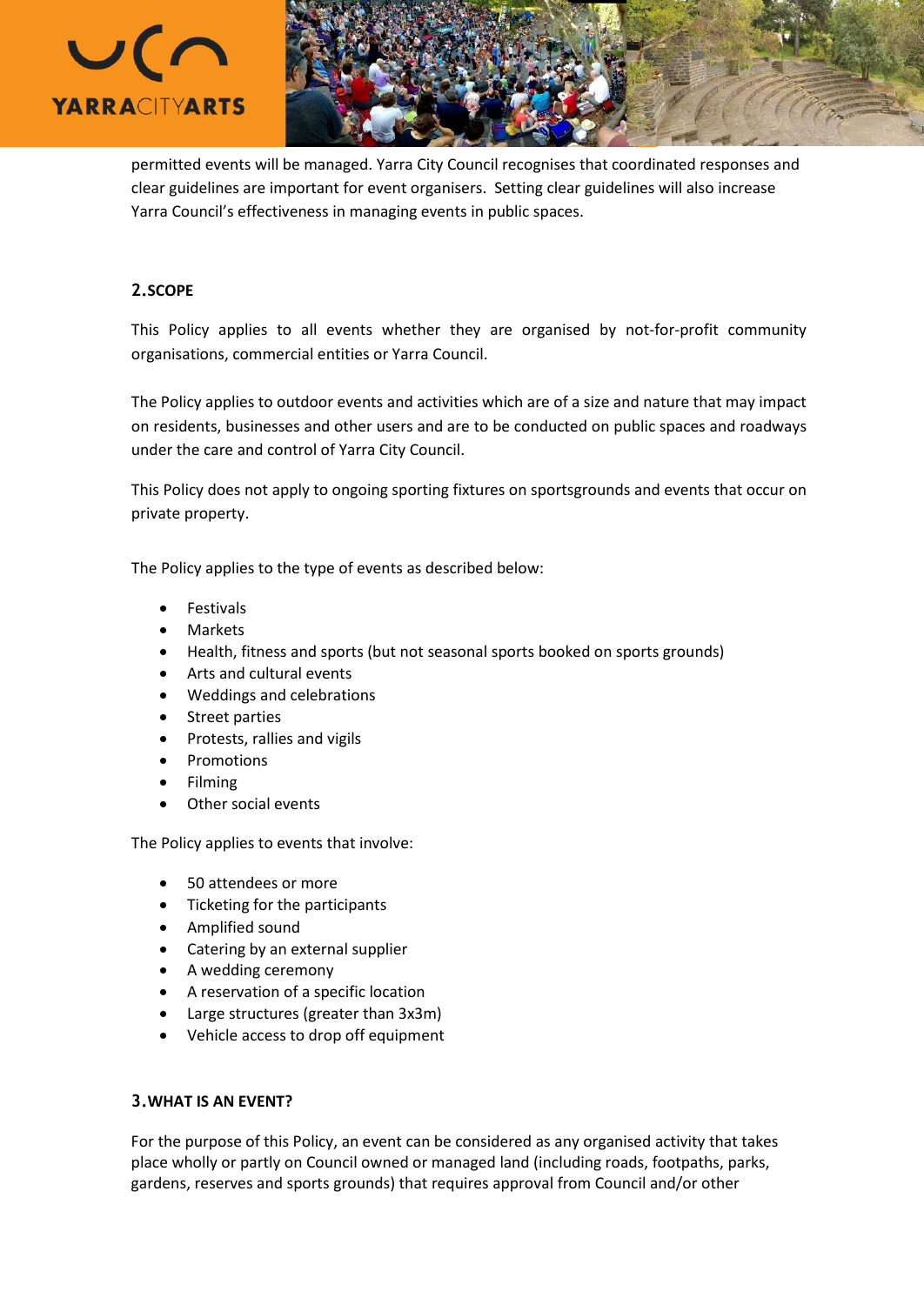



#### government agencies.

Events range from small functions to those involving thousands of people with temporary infrastructure and complex logistical arrangements. Events can be private affairs with attendance by invitation or public occasions with open or ticketed admission.

The scale, nature and impact of the event are the triggers for an Event Permit, whilst some events may also require a Planning or Building Permit. Events involving fewer than 50 people that are not ticketed and where amplified sound equipment is not used (e.g. family picnics and small parties) do not require a permit.

To determine the management and compliance conditions applied to a permit applicant, events will be categorised based on their size, impact and risk profile.

#### **Small events are generally defined as:**

- Involving fewer than 100 attendees
- Having no food sales or no more than one mobile food vendor
- Having no amplified sound
- Having no road closures of arterial or collector roads
- Using limited infrastructure and no marquees larger than 3x3m

### **Medium events are generally defined as:**

- Involving between 101 -1000 attendees
- Including food and beverage sales
- Including limited duration and low impact amplified sound
- Involving no road closures of arterial or collector roads
- Including minimal infrastructure (structures not requiring a POPE Permit)

### **Major/Large Events are defined as:**

- Events requiring closures of arterial or collector roads
- Events incorporating closures of Yarra Boulevard
- Long stay or recurring events (markets and circuses)
- Events attracting over 1,000 participants
- Events incorporating significant amplified sound (duration and/or equipment used)

### **3.1 Rallies, Vigils & Protests**

Yarra City Council acknowledges that citizens have a right to congregate in a planned or spontaneous manner to protest or express community or political messages.

If a rally or protest seeks to occupy space on Council owned or managed land where areas are to be blocked off or structures or equipment set up, organisers must contact Council to confirm if an Event Permit is required.

Any organiser of a protest, vigil or rally should notify relevant authorities including Victoria Police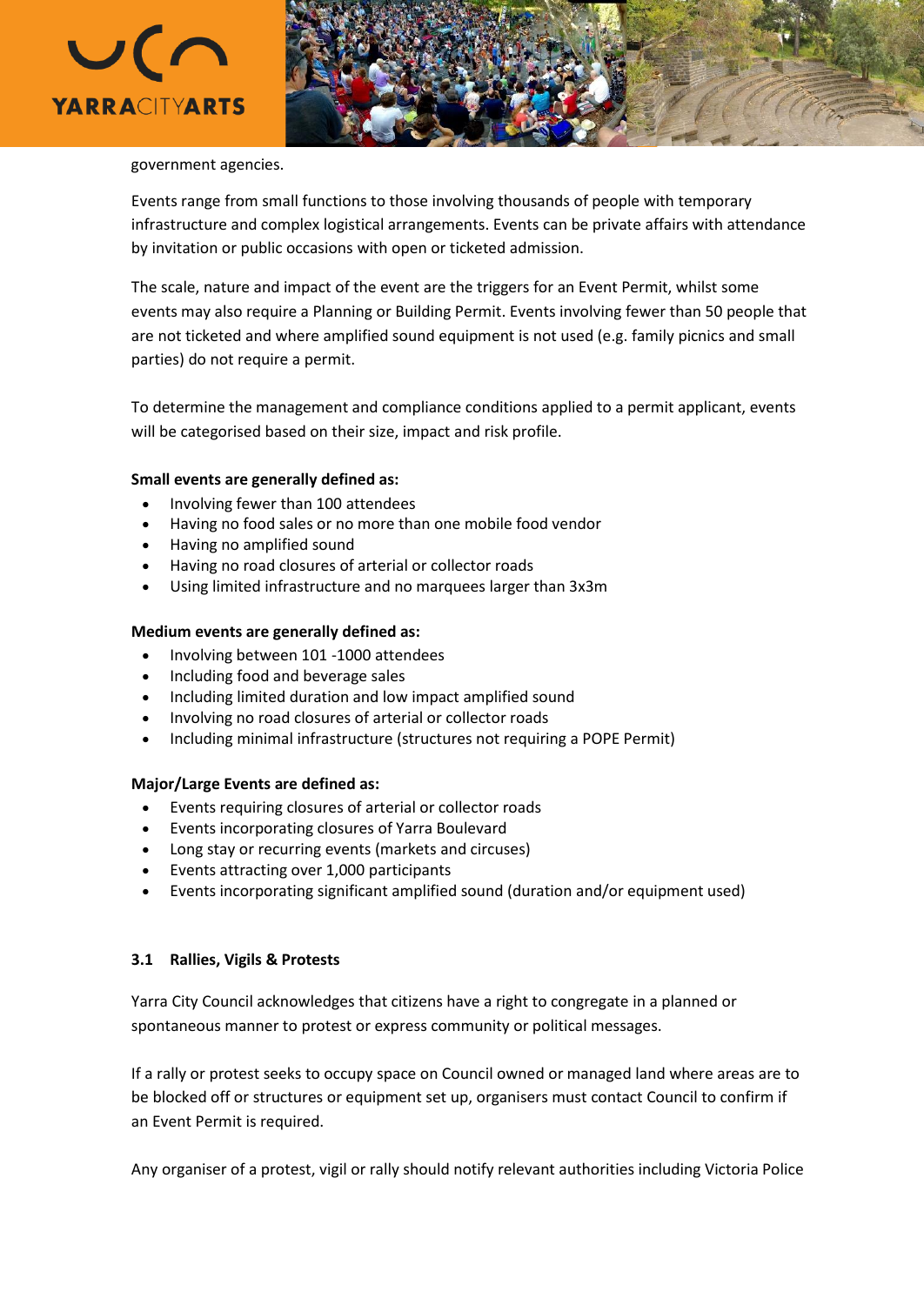



and City of Yarra as the local government authority.

# **4.WHAT ARE PUBLIC SPACES?**

For the purpose of this Policy, public spaces refer to parks, playing fields, gardens, reserves, river and creek frontages, streets, footpaths, nature strips, public transport stops and stations which are owned or managed by Yarra City Council. It does not include privately owned land.

Yarra Council has identified a list of public parks and gardens that may be potentially used for events and activities; these are itemised in the appendix Yarra's Parks and Reserves.

Yarra Council recognises public spaces across Yarra have their own unique characteristics and distinct neighbourhood character and, as such, events proposed for these spaces need to be individually assessed to ensure the event is the right fit for the proposed location.

# **4.1 MAJOR/LARGE EVENT SITES**

The following parks have been identified to be suitable for medium to major/large events.

- Alphington Park
- Atherton Reserve
- Barkly Gardens
- Burnley Circus Site
- Burnley Park
- Citizens Park
- Darling Gardens
- Edinburgh Gardens
- Fairfield Park
- Kevin Bartlett Reserve
- Quarries Park
- Victoria Park

The approval for Major/Large Events at these sites, including their availability and the use of amplified sound, is determined on a case-by-case basisthrough the Major/Large Events Expression of Interest process (see 8. Event Applications and Council Processes).

# **5.COUNCIL'S ROLE IN EVENTS MANAGEMENT**

Yarra Council wishes to facilitate well-managed events that will contribute to and benefit the local community whilst ensuring local amenity and public safety are duly considered and managed.

Yarra Council has three roles in the management of events in public spaces:

1. As an organiser of public events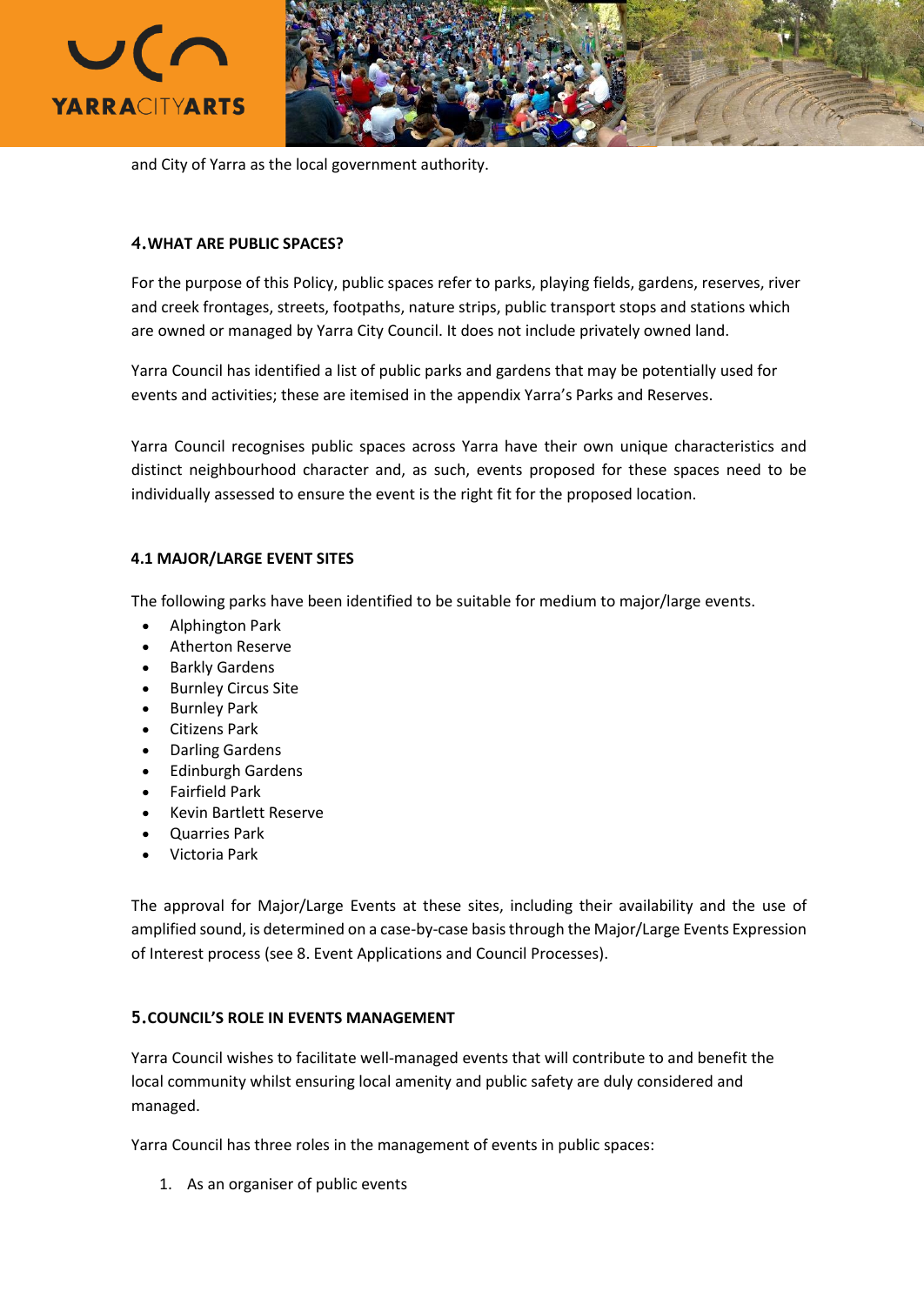



- 2. As a manager of public land use
- 3. As a statutory authority on several areas that are associated with the operation of events, such as statutory planning, building regulation, occupational health and safety, food safety, public safety etc.

In setting out this Policy, Yarra Council recognises events are important to our community; they contribute to the liveability, economy and vibrancy of the City. Yarra Council also recognises the importance of adopting a clear framework that balances the residential amenity of our neighbourhoods whilst enabling activities and events to occur.

# **6. GUIDING PRINCIPLES**

In assessing applications for events in Council managed public spaces, Yarra Council will adopt the following guiding principles. Council will:

- Ensure Council property and assets are protected.
- Seek to strike a balance between enabling events to occur and residents' right to quiet enjoyment of public spaces.
- Provide a coordinated response to event proposals.
- Seek to strike a balance between equity of access for all event proponents and a system that responds in a timely manner to new event proposals.
- Apply a variable fee structure for event permits that considers cost recovery and community benefit.

# **7. SUSTAINABLE EVENTS & WASTE MANAGEMENT**

Council expresses its commitment to urgent action on climate change in the City of [Yarra's](https://www.yarracity.vic.gov.au/news/2021/03/19/the-climate-emergency-plan-that-can) Climate Emergency Plan [2020-2024.](https://www.yarracity.vic.gov.au/news/2021/03/19/the-climate-emergency-plan-that-can) The Plan acknowledges both the scale and urgency of action needed to avoid the catastrophic impacts of global heating. By responding proportionately to the climate emergency, events in Yarra can contribute to the rapid reduction in carbon emissions in order to restore a safe climate. Yarra's ambition is to move towards zero waste to landfill and shift towards a more conscious and circular model of consumption. Council will embed the waste hierarchy principles as articulated in its Waste Minimisation and Resource Recovery Strategy 2018-2022 within its own business operations, and seeks to engage and educate the broader community on climate action.

Festivals and Events are sites of both production and consumption. Their ephemeral nature and impermanent locations have typically been associated with waste to landfill, including single use disposable packaging, signage, and other promotional materials as well as greenhouse gas emissions from non-renewable energy sources.

Council recognises that moving toward presenting more environmentally sustainable events will be a substantial change for many event organisers and patrons. To make a meaningful and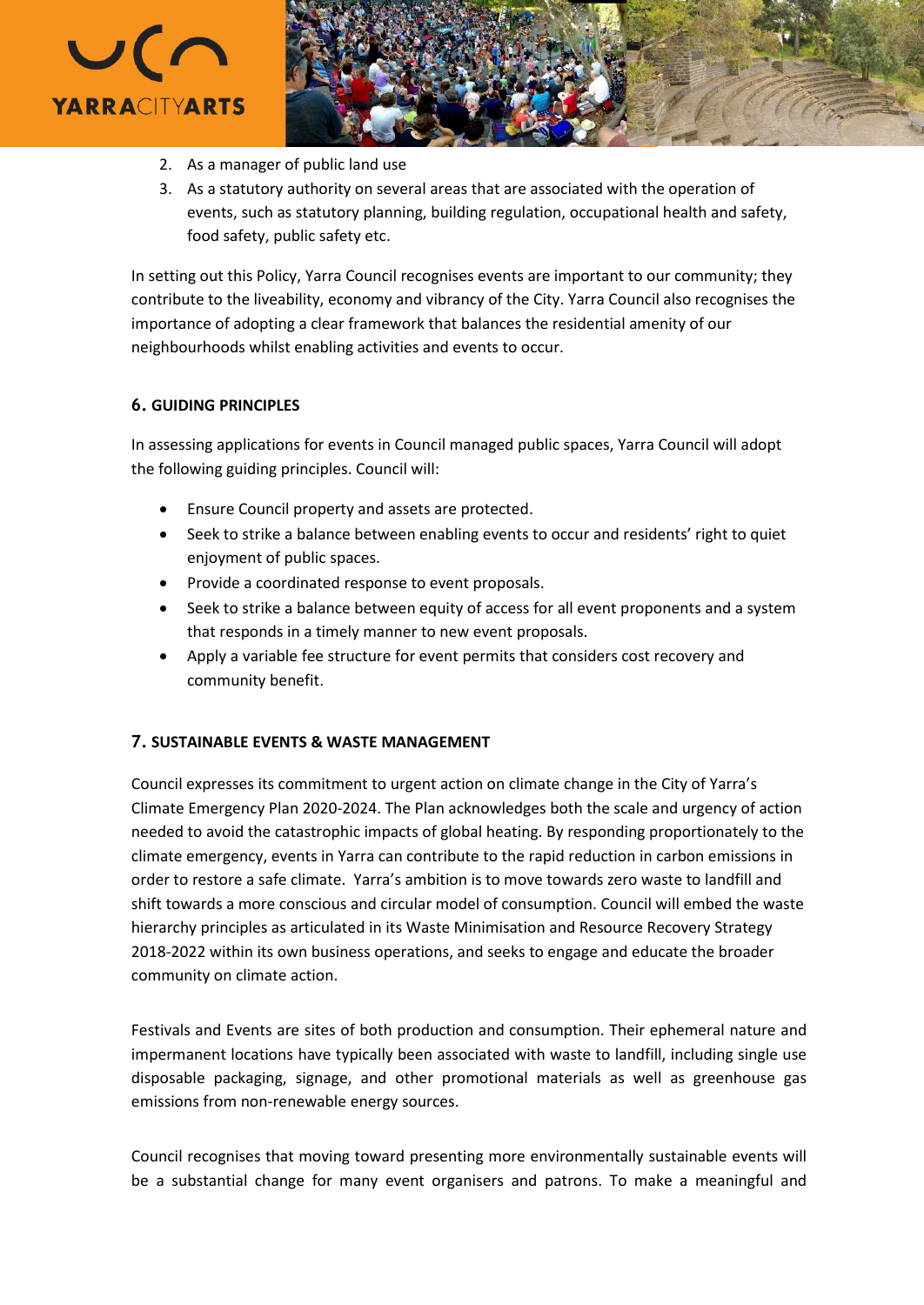

measurable improvement to the environmental impact of events presented in Council managed outdoor spaces, a shift in long held practices will be required until new norms are established.

Council will develop and share resources to assist organisers to reduce the environmental impact of their events. Sustainable Event Guidelines and a Sustainable Events Toolkit will be developed covering areas such as procurement, reuse, energy, emissions and offsetting.

Through the introduction of staged compliance requirements and online guides, as well as continued officer advice, Council will work with event organisers to incentivise improvements to event sustainability. Event Permits fees may also be reviewed as a mechanism to encourage sustainable practices at events and festivals, including offering a rebate for events which meet Council's Sustainability criteria.

# **8.EVENT APPLICATIONS & COUNCIL PROCESSES**

All events covered by this Policy will require an Event in Public Spaces Permit to operate and, depending on the nature, scale and impact of the event, other approvals, permits, plans and licenses may be required. Through the assessment process, Council will assist with the identification of other approvals required but it will be the responsibility of the applicant to arrange any additional permits for the event.

| <b>Types of events</b>          | <b>Application process</b>                     | <b>Frequency of applications</b>                                   | <b>Approvals</b>   |
|---------------------------------|------------------------------------------------|--------------------------------------------------------------------|--------------------|
| Major/Large Events              | <b>Expression of Interest</b>                  | Yarra Council will accept<br>applications biannually               | Director Approval  |
| <b>Recurring Markets</b>        | <b>Expression of Interest</b>                  | Yarra Council will accept<br>applications annually                 | Director Approval  |
| Yarra Boulevard<br>Road Closure | <b>Expression of Interest</b>                  | Yarra Council will accept<br>applications biannually               | Officer delegation |
| Small/Medium<br>Events          | Rolling applications<br>(applications anytime) | Varies from 2 weeks to 6<br>months depending on nature<br>of event | Officer delegation |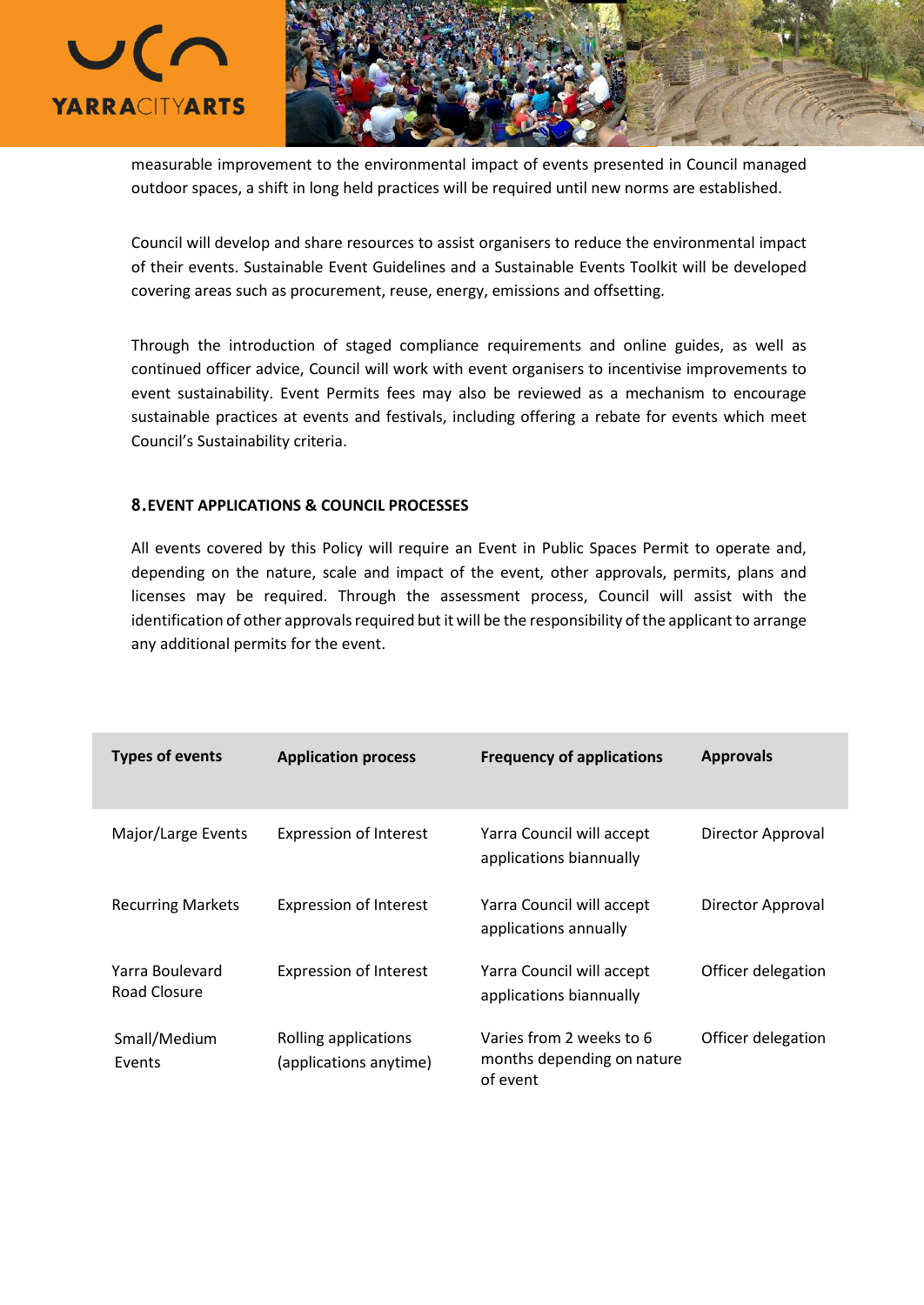



# **8.1 EXPRESSIONS OF INTEREST**

Yarra Council will accept public submissions for all events identified above on set closing dates, with permits issued for no more than two years in length.

A five-step process will be used:

- 1. Submission of Proof of Concept
- 2. Submission of Detailed Proposal
- 3. In Principle Approval
- 4. Community Notification
- 5. Event in Public Spaces approved, and permit issued

# **8.1.1 Proof of Concept**

A preliminary proposal will be required that includes a description of the proposed activity, proposed site, frequency, and relevant experience of the applicant.

Proposals that meet Yarra Council's criteria are invited to submit a detailed proposal for consideration.

# **8.1.2 Detailed Proposal**

The detailed proposal will need to include: analysis of the event impact on the surrounding residents, businesses and the environment; detailed site plans; noise management plan; risk management plan (detailing plausible risks and effective mitigation strategies); safety management plan; waste and sustainability plan; traffic management plan; evidence of community support and certificate of insurance.

# **8.1.3 In Principle Approval**

Applications that are recommended may be given "in principle approval" and then may be subject to any requirements for public notification before the permit is finally issued.

# **8.1.4 Community Notification**

Yarra Council will oversee the notification of impacted residents and businesses of the approved event; this may also involve notification to the broader community should the impact of the event merit a general notification.

This may include a letter drop and broader communication through Yarra Council's corporate communication channels and platforms where applicable.

Yarra Council may also require approved event organisers to pay for broader notifications including Variable Message Sign boards, leaflets and digital channels as part of their permit if there is deemed to be a significant impact on the local community through amplified noise and road/parking impacts.

# **8.1.5 Event in Public Spaces Permit issued**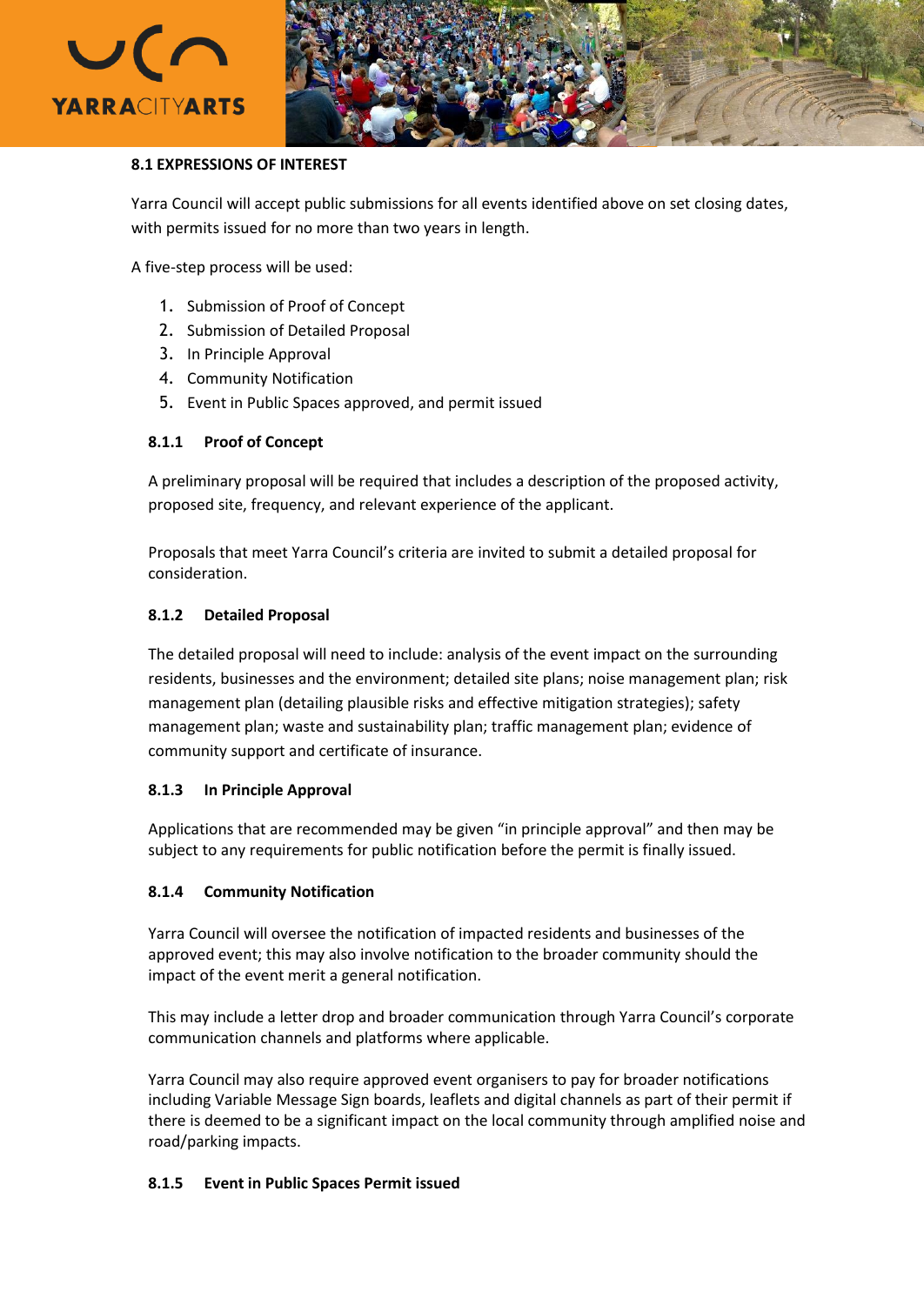

The applicant will be offered a Permit and, once all documentation is complete and all fees and charges paid, the Permit will be issued.

# **8.2 ROLLING APPLICATIONS**

For all other events, applicants are required to follow the five-step processes outlined below for approval:

- 8.2.1 Event Permit application submitted
- 8.2.2 Event Permit application assessed, further documentation identified and timelines for approval identified
- 8.2.3 Submission and review of event plan documentation
- 8.2.4 Event in Public Spaces Permit approved; payment of any fees and charges
- 8.2.5 Event in Public Spaces Permit issued.

# **8.3 ASSESSMENT CRITERIA**

All applications will be considered using the following criteria to evaluate event proposals and event applications that align with, and progress relevant Council plans, policies, strategies and initiatives will be given priority.

### **Community Benefits [weighted at 30%]**

- Improving health and wellbeing
- Encouraging broad participation, inclusivity and enabling access for all
- Contribute to the cultural vibrancy and diversity of the City of Yarra community
- Respect and publicly acknowledge the local indigenous heritage and traditions.
- Delivery of social, community or cultural outcomes
- Informing, educating or engaging the community
- Partnerships with local clubs, cultural groups and community organisations
- Providing healthy, enjoyable and safe experience
- Foster local talent, recognise artistic and cultural strengths within the municipality
- Support the unique identity of different parts of the municipality

### **Site Suitability and Impact [weighted at 25%]**

- Consideration will be given to the appropriateness of the event for the site in terms of:
	- Type of activity
	- **Size**
	- Layout
	- Amenities available or provided
	- Potential short term or long-term damage to site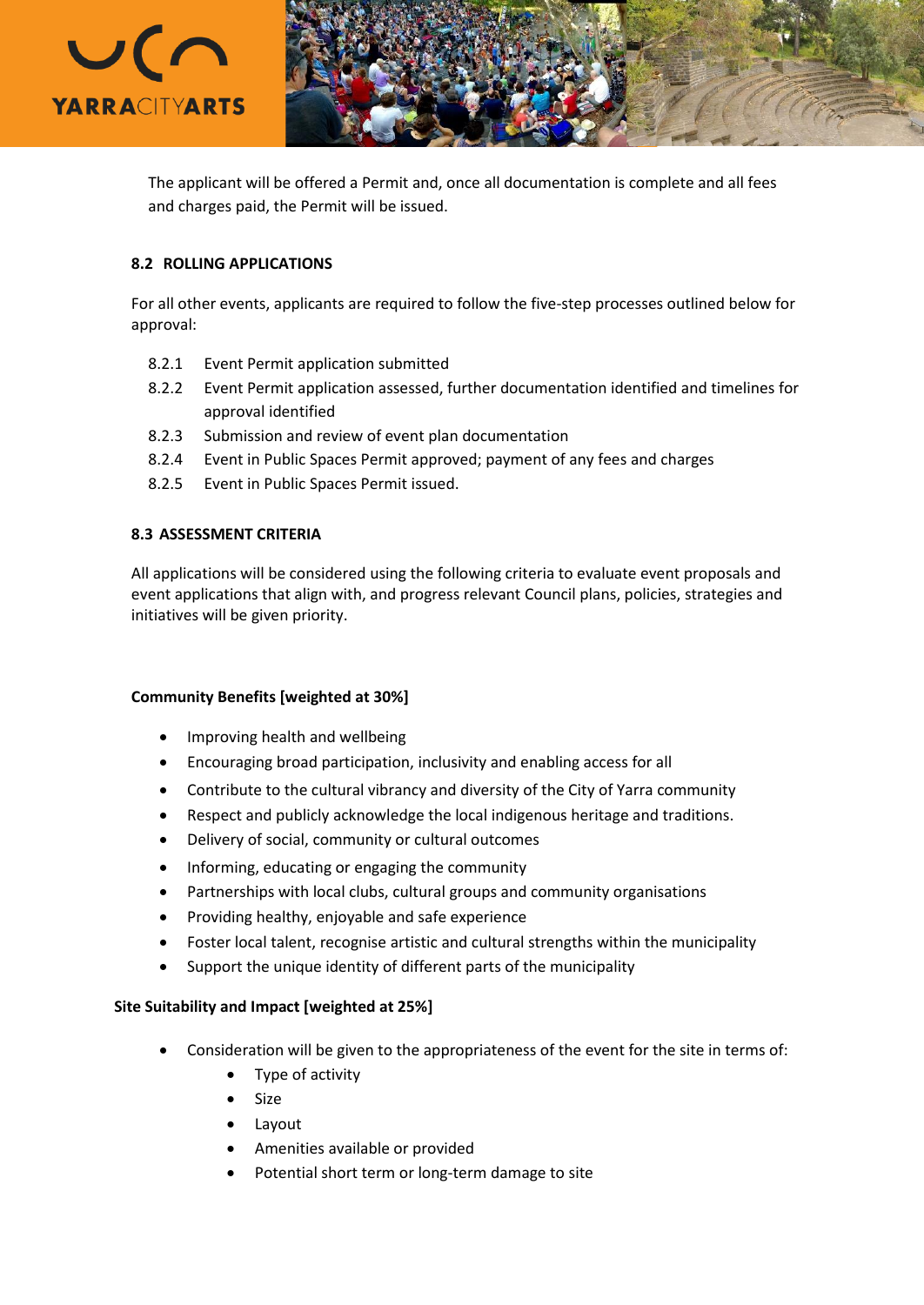

- Consideration will also be given to the overall impact of the event on the community in terms of:
	- The ability of other users and surrounding residents and businesses to continue the 'quiet enjoyment' of the respective spaces.
	- Appropriate sound, traffic and risk management strategies in place to minimise community impact.

# **Capacity to Produce an Event [weighted at 15%]**

- Relevant experience of event organisers
- Successful track record in the delivery of professionally produced and managed events.
- Demonstrated commitment to risk management and the delivery of safe events.

### **Economic Benefits [weighted at 15%]**

- Positive economic impact for the local community
- Engagement of local goods and service providers
- Partnerships with local businesses
- Stimulating economic activity through use of little used sites

### **Environment and Sustainability Considerations [weighted at 15%]**

- Minimal and temporary impact on site
- Protection of fauna, flora and Council assets
- Avoiding overuse of any open space
- Demonstrated commitment to sustainable event practices (e.g. procurement and waste minimisation, waste management, renewable energy use etc.)

### **Other Conditions and Requirements**

- Yarra Council will not knowingly permit markets that include stalls that trade in illegal, toxic or counterfeit goods and products that are clearly sourced from 'unfair' trade labour operators.
- Yarra Council will not permit events that promote or are associated with smoking and gambling.
- Events must meet all legal requirements, including (but not limited to) obtaining approvals related to building occupancy, health, and liquor licensing.
- Yarra Council Officers will, where appropriate consult other agencies, including Victoria Police and VicRoads, in considering applications and applying conditions.
- Road closures and on-road events require a professional traffic management plan and may be subject to approval from a Council Traffic Engineer.
- All events require public liability insurance of a minimum \$20 million indemnifying Council or as requested by officers.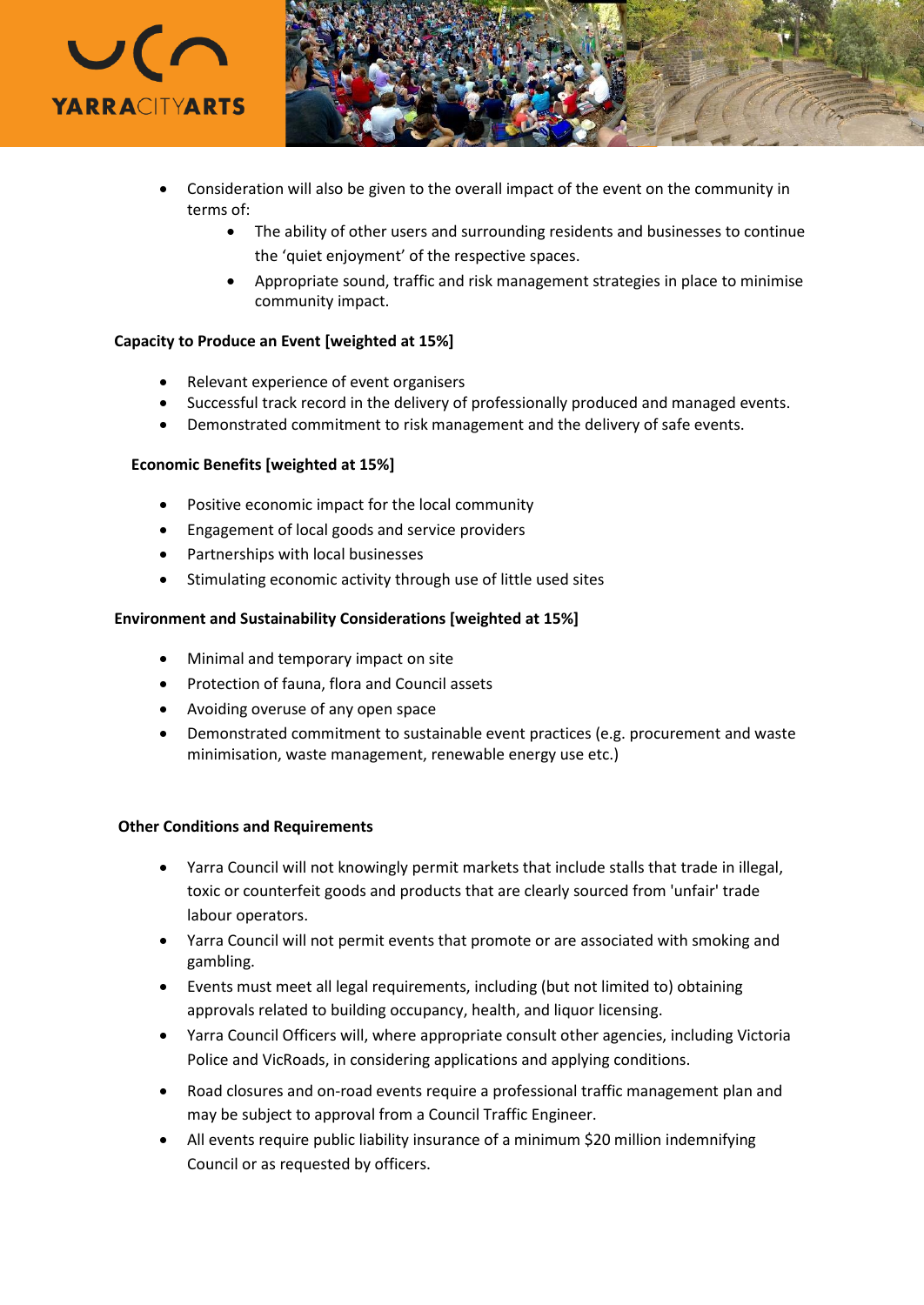



• As various Council initiatives are developed and/or progressed, Council may require event organisers to adhere to future plans and initiatives not directly referred to in this Policy.

# **9.COUNCIL AUTHORITY AND INSPECTION**

All events will be subject to regular inspections by Yarra City Council officers to ensure compliance with the provision and conditions of the issued permit and all other relevant government legislation including Occupation, Health and Safety.

# **10.TERMINATION**

Yarra Council reserves the right to terminate a permit if:

- a. Permit conditions are breached
- b. Any laws are broken
- c. A misrepresentation is identified in the application.

# **11.OTHER RELEVANT LAWS AND POLICIES**

Events must meet all legal requirements, including (but not limited to) obtaining approvals related to building occupancy, health, and liquor licensing.

Relevant policies and strategies to event approvals in City of Yarra's outdoor spaces include:

- Council Plan 2021-2025
- Arts and Culture Strategy 2022-2026
- Climate Emergency Plan 2020-2024
- Waste Minimisation and Resource Recovery Strategy 2018-2022
- Yarra Environment Strategy
- Yarra's Open Space Strategy 2020
- Asset Management Strategy
- Nature Strategy 2020-2024
- Urban Forest Strategy
- Yarra's Physical Activity Strategy 2021-2031

Relevant laws (including but not exclusively) to event approvals in City of Yarra's outdoor spaces:

- Building Act 1993
- Crown Land (Reserves) Act 1978
- Environmental Protection Act 1970
- Filming Approval Act 2014
- Food Act 1984
- Fundraising Act 1998
- Liquor Control Reform Act 1998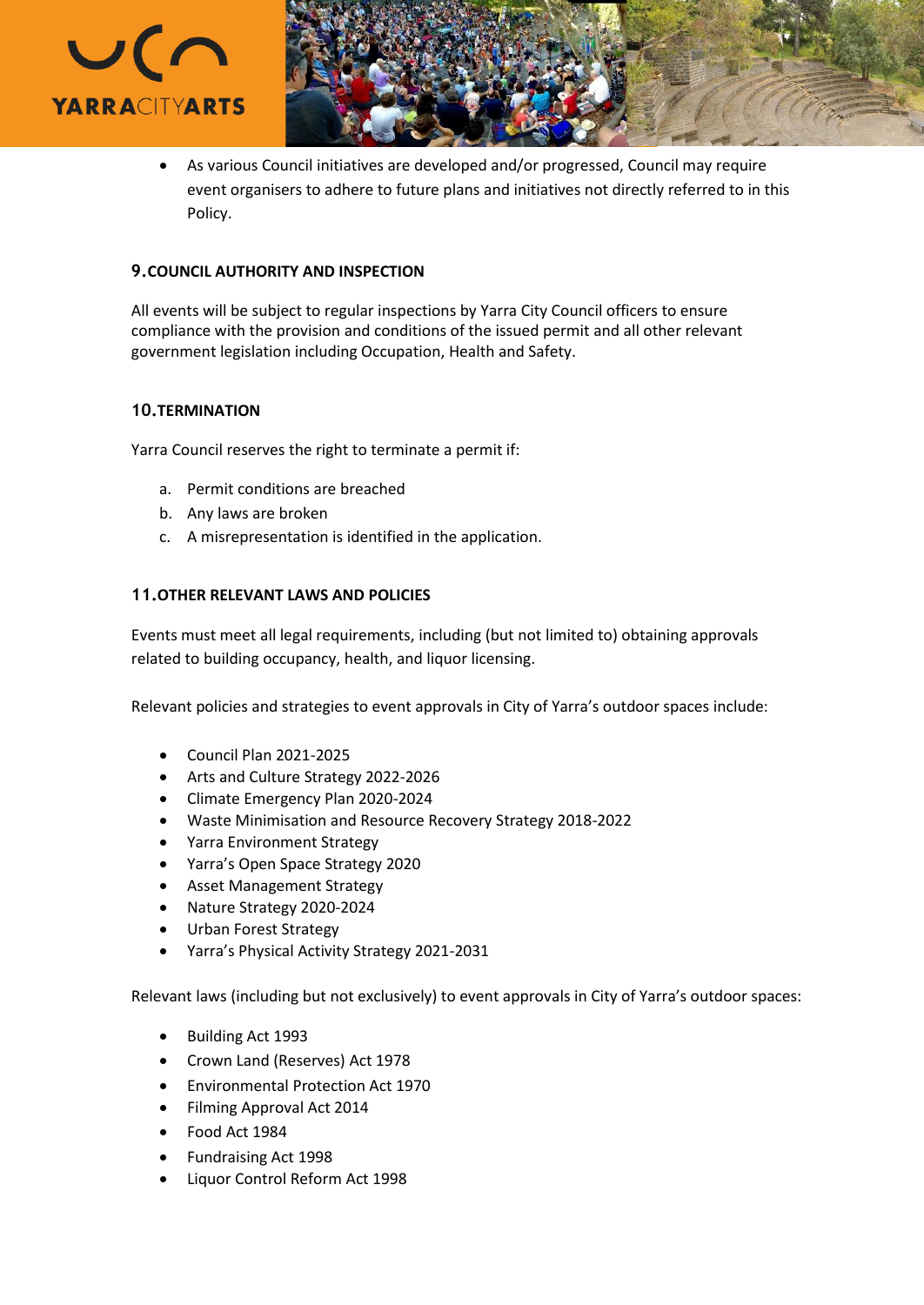



- Local Government Act 1989
- Major Sporting Events Act 2009
- Municipal Emergency Management Plan
- Occupational Health and Safety Act 2004
- Planning and Environment Act 1987
- Road Management Act 2004
- Victorian Legislation
- Working with Children Act 2005
- Yarra Local Laws

# **12. APPENDIX: Yarra's Parks and Reserves**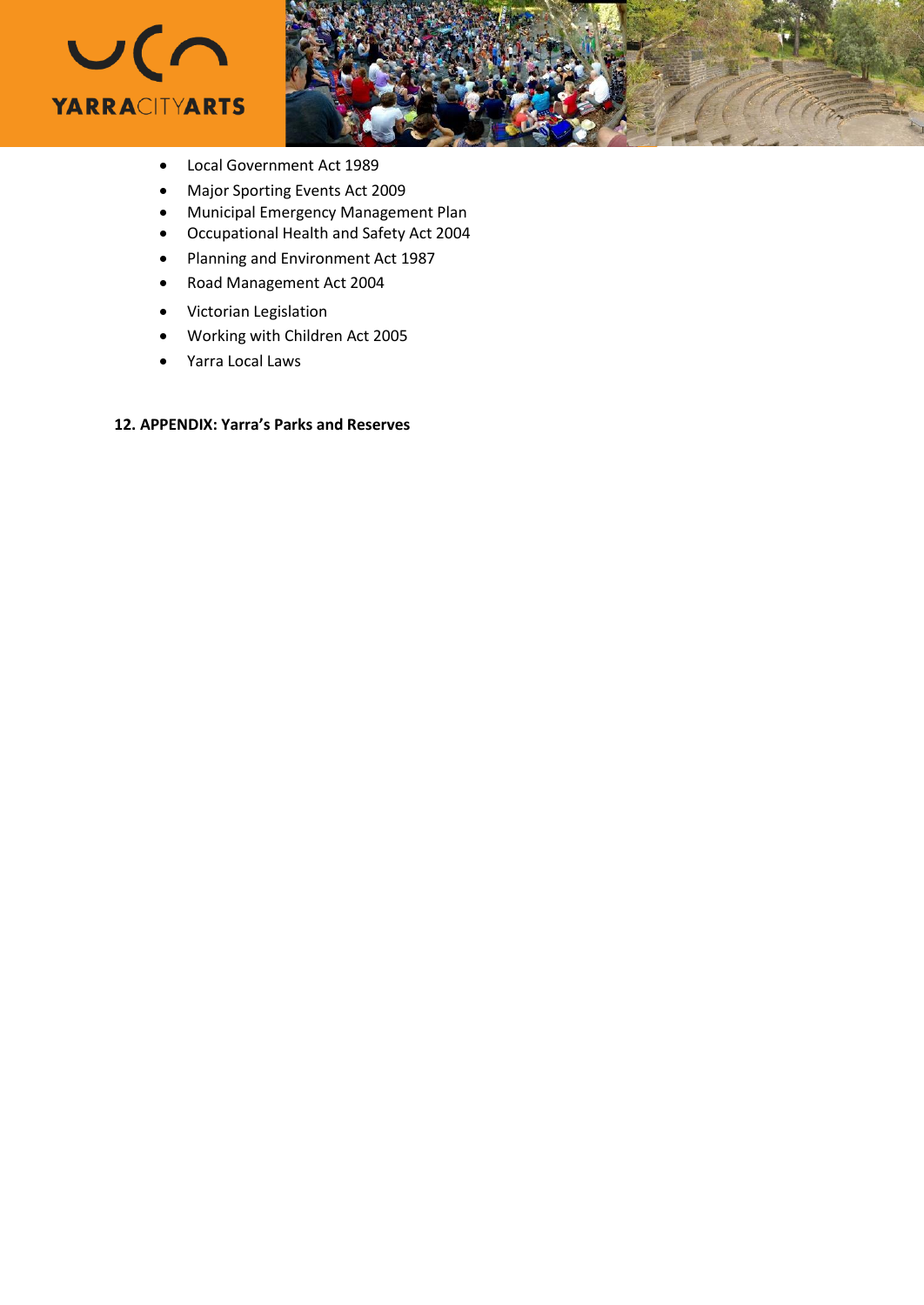

| <b>NAME</b>             | <b>ADDRESS</b>                  | <b>FACILITIES</b>                                                                                                                                                                                                                                                           | <b>COMMENTS</b>                                                                                                                                                      | <b>SUITED</b><br><b>FOR/BOOKABLE</b>              |
|-------------------------|---------------------------------|-----------------------------------------------------------------------------------------------------------------------------------------------------------------------------------------------------------------------------------------------------------------------------|----------------------------------------------------------------------------------------------------------------------------------------------------------------------|---------------------------------------------------|
| <b>Alphington Park</b>  | View Street,<br>Fairfield, 3078 | <b>Toilets</b><br>Playground<br><b>Barbeques</b><br>Seating<br>Dog-off lead area. Dogs<br>may be exercised off<br>lead before 9am and<br>after 5pm.<br>Picnic tables<br>Drinking fountains<br><b>Bike parking</b><br>Off street parking<br>Football/soccer sports<br>ground | On the banks of the<br>Yarra River and<br>wetlands,<br><b>Alphington Park</b><br>was certified as one<br>of Victoria's most<br>environmentally<br>sustainable parks. | Small to major/large<br>events<br><b>Bookable</b> |
| Annette's Place         | River Street,<br>Richmond, 3121 | No toilets<br>Playground<br>Seating<br>Picnic tables<br>Dog off-leash area<br>On street parking                                                                                                                                                                             | A small reserve in<br><b>Richmond located</b><br>along the Yarra<br>River that provides<br>access to the Main<br>Yarra Trail.                                        | Small events                                      |
| <b>Atherton Reserve</b> | Napier Street,<br>Fitzroy, 3065 | No toilets<br>Soccer ground<br>Cricket practice net<br>Dog off-leash area<br>Park benches<br><b>Drinking Fountains</b>                                                                                                                                                      | A playing field and<br>park area next to<br>the Atherton<br><b>Gardens Housing</b><br>Estate in the heart<br>of Fitzroy                                              | Small to major/large<br>events<br><b>Bookable</b> |
| <b>Barkly Gardens</b>   | Mary Street,<br>Richmond, 3121  | <b>Toilets</b><br>Playground<br><b>Barbeques</b><br>Seating<br>Drinking fountains<br>Pavilion<br>Shelter<br>Soccer ground<br><b>Anzac Memorial</b><br>Multi Zone<br>Dog off-leash area<br>On street parking                                                                 | 19 <sup>th</sup> century<br>residential garden<br>square.                                                                                                            | Small to medium<br>events<br>Bookable             |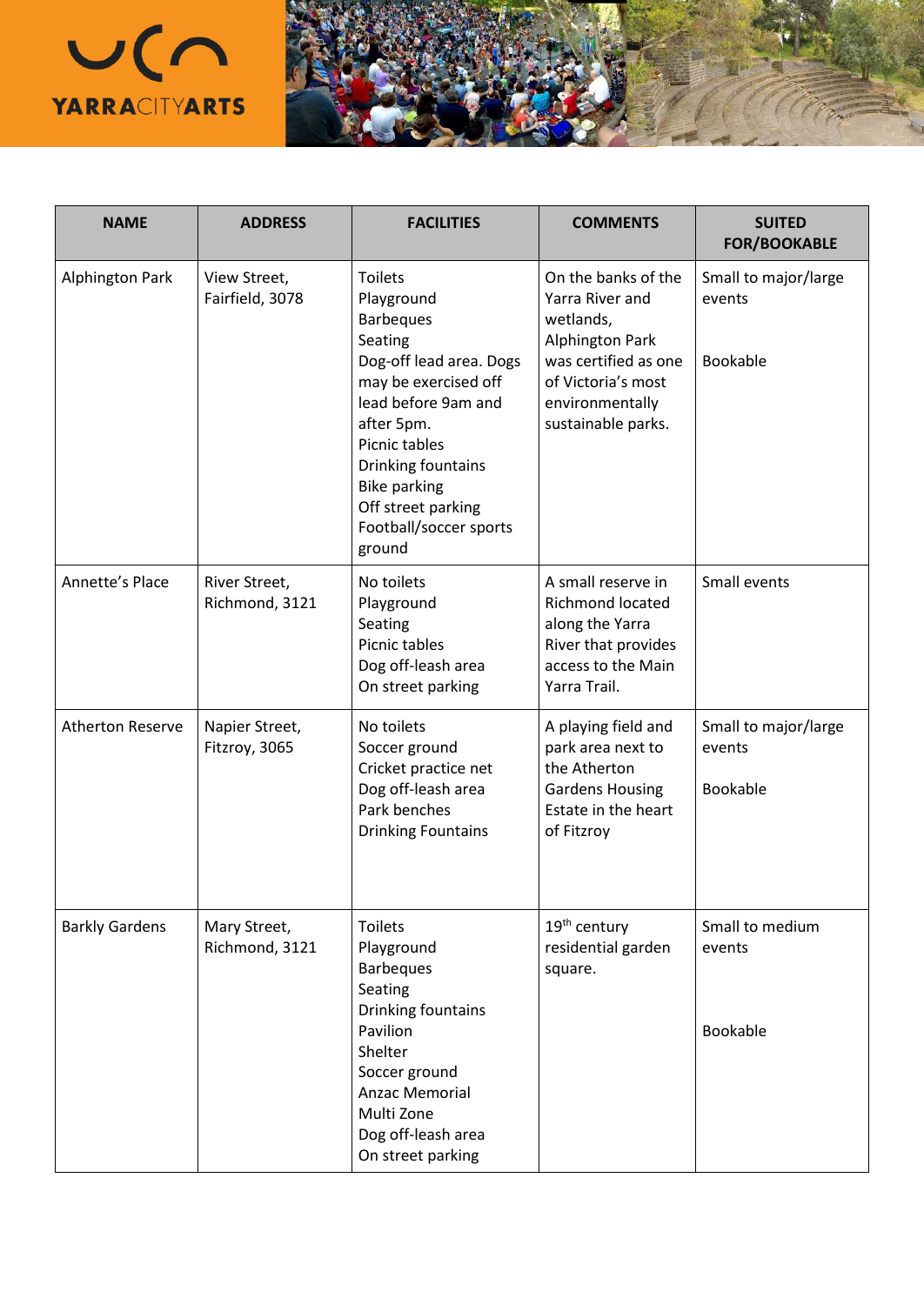

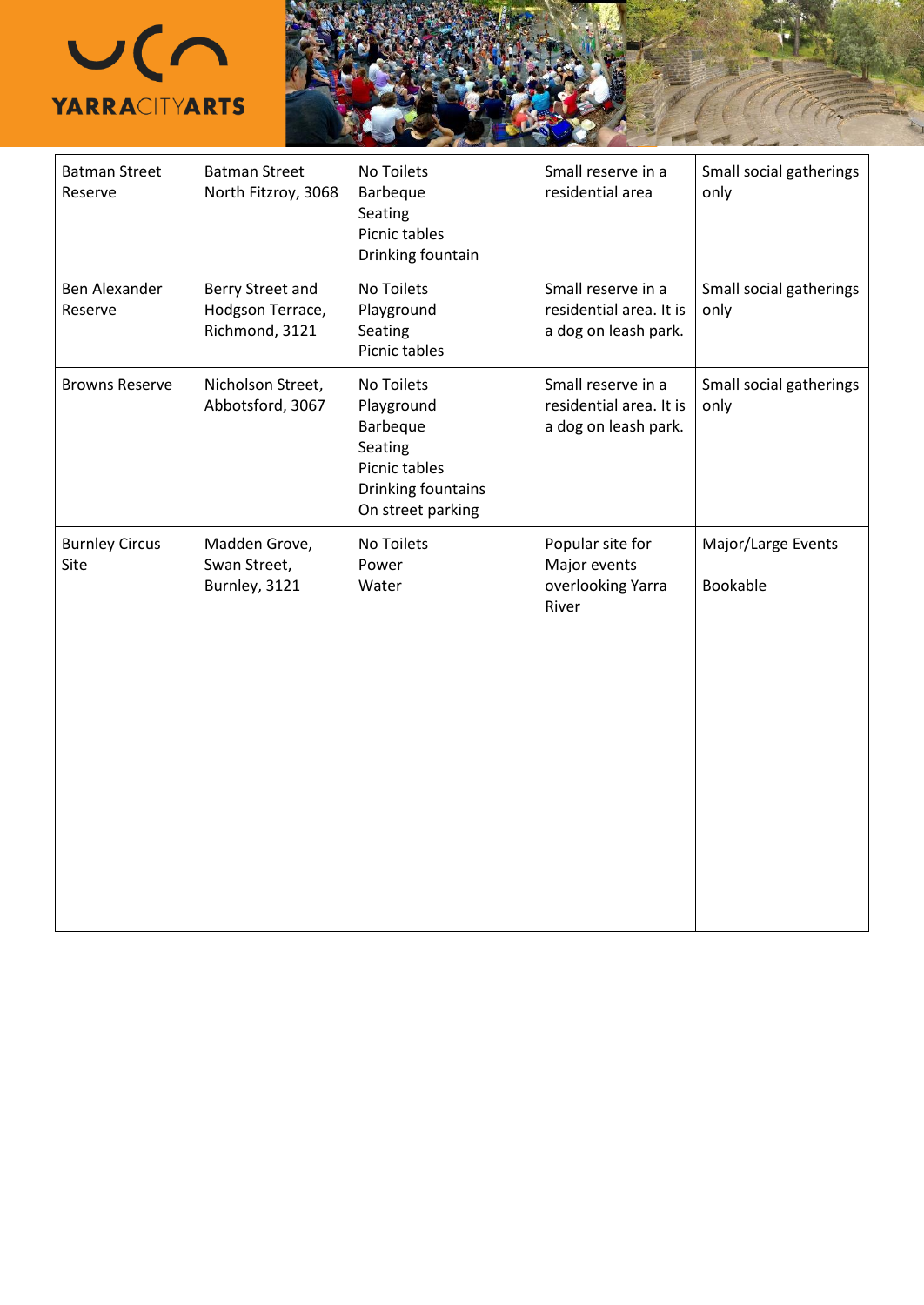

| <b>Burnley Park</b>             | Yarra Boulevard,<br>Burnley, 3121                   | <b>Toilets</b><br>Playground<br>3/4 size basketball court<br>(two hoops)<br>Picnic tables<br><b>Barbeque</b><br>Seating<br>Dog off-lead area<br>On street parking<br>(including accessible<br>space on Park Street)<br>Football ground | Six hectares of land<br>overlooking Yarra<br>River.                                         | Small to major/large<br>events<br>Bookable |
|---------------------------------|-----------------------------------------------------|----------------------------------------------------------------------------------------------------------------------------------------------------------------------------------------------------------------------------------------|---------------------------------------------------------------------------------------------|--------------------------------------------|
| <b>Cairns Reserve</b>           | Lyndhurst Street,<br>Richmond, 3121                 | No Toilets<br>Playground<br>Seating                                                                                                                                                                                                    | Medium sized<br>reserve in a<br>residential area                                            | Small events                               |
| Cambridge Street<br>Reserve     | Cambridge Street,<br>Collingwood, 3066              | No Toilets<br>Barbeque<br>Picnic tables<br>Seating<br>Drinking fountain                                                                                                                                                                | Small reserve in a<br>residential area. It is<br>a dog on leash park.                       | Small social gatherings<br>only            |
| <b>Charles Evans</b><br>Reserve | Cubitt Street,<br>Richmond, 3121                    | No Toilets<br>Playground<br>Drinking fountain<br>Seating                                                                                                                                                                               | Small reserve in a<br>residential area. It is<br>a dog on leash park.                       | Small social gatherings<br>only            |
| <b>Church Street</b><br>Park    | 635 Church Street,<br>Richmond, 3121                | Seating<br>Feature light boxes<br>Picnic and play areas<br>Sculptures<br>Table tennis table<br>Viewing platform                                                                                                                        | A small green space<br>built on a former<br>freeway ramp and<br>covers an area of<br>3000m2 | Small social gatherings<br>only            |
| <b>Citizens Park</b>            | Cr Church and<br>Highett Streets,<br>Richmond, 3121 | Toilet<br>Playground<br>Sports ground<br>Pavilion<br>Dog off-leash area<br>Barbeque<br>Picnic tables<br>Drinking fountains<br><b>Bike parking</b><br>Inbuilt exercise<br>equipment                                                     | Richmond's largest<br>park where<br>organized sports<br>training occurs all<br>seasons.     | Small to major/large<br>events<br>Bookable |
| Coate Park                      | Yarraford Avenue,<br>Alphington, 3078               | Multizone park                                                                                                                                                                                                                         | Environmental<br>corridor                                                                   | Small social gatherings<br>only            |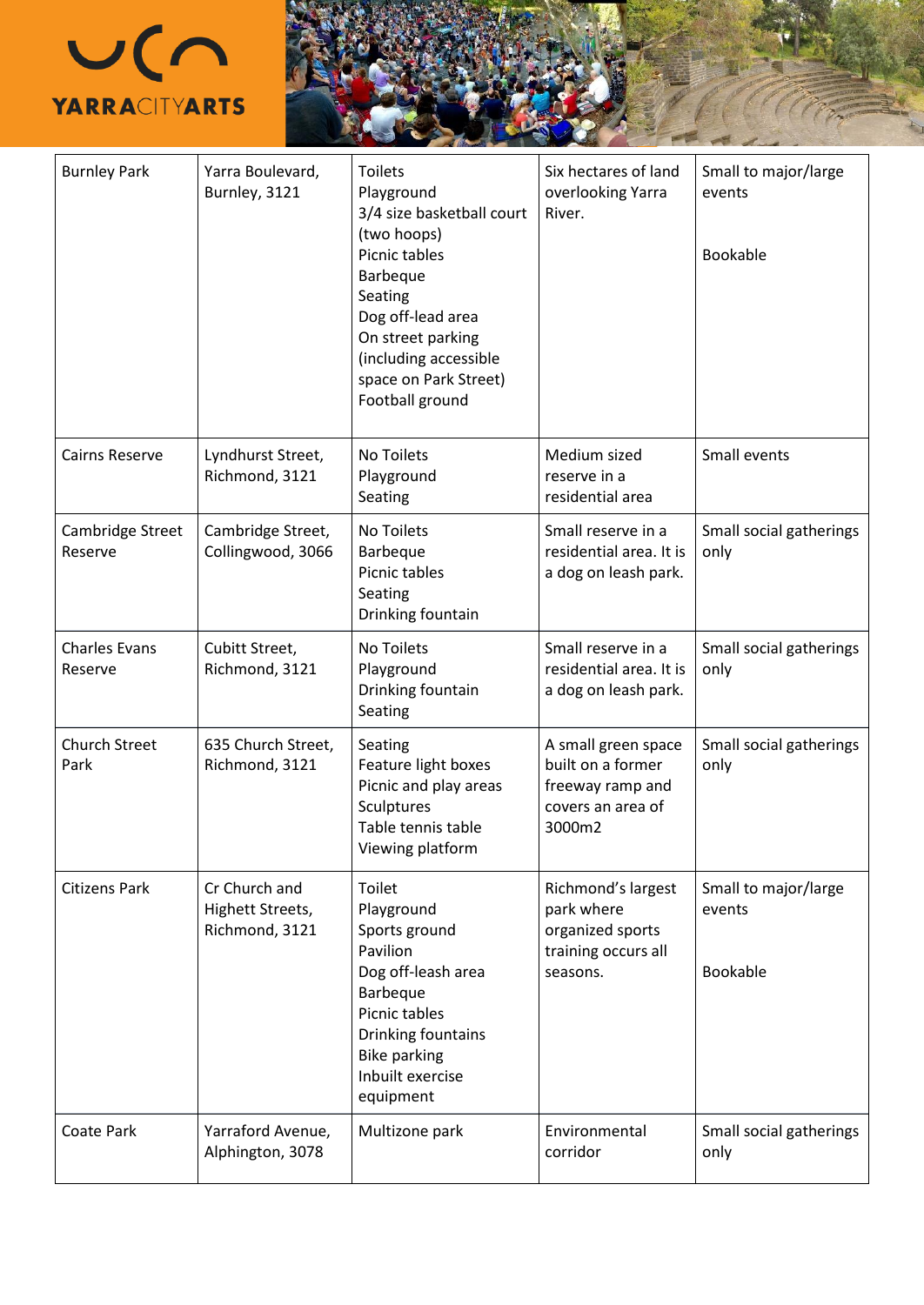

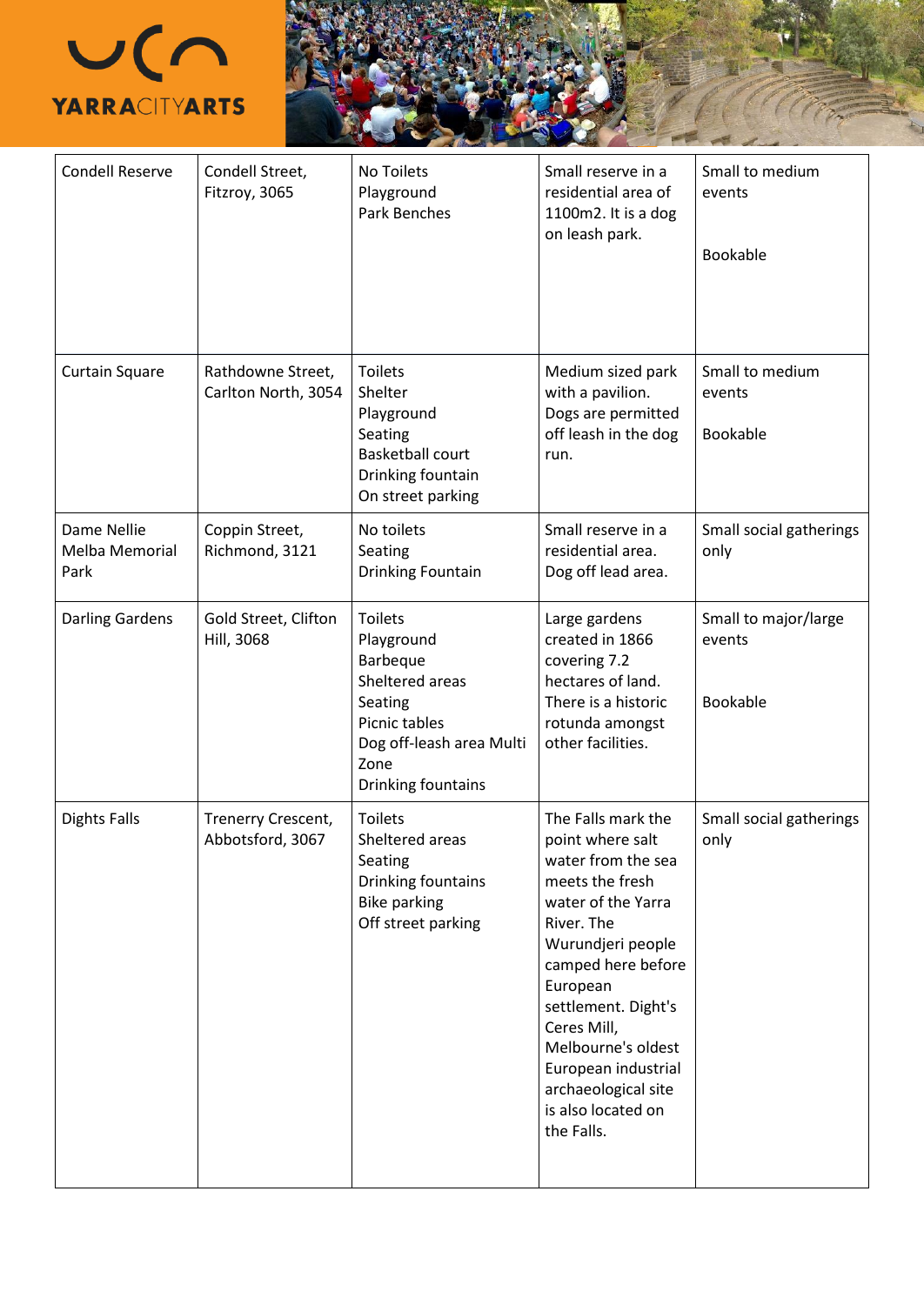

| Edinburgh<br>Gardens | Alfred Crescent,<br>Fitzroy North, 3068                       | <b>Toilets</b><br>Two playgrounds<br>Barbeque<br>Sheltered areas                                                                                                                                                                                                                                 | 19 <sup>th</sup> century<br>gardens over 24<br>hectares in size.      | Small to major/large<br>events  |
|----------------------|---------------------------------------------------------------|--------------------------------------------------------------------------------------------------------------------------------------------------------------------------------------------------------------------------------------------------------------------------------------------------|-----------------------------------------------------------------------|---------------------------------|
|                      |                                                               | Picnic tables<br>Seating<br>Dog off leash area.<br><b>Multizone Park</b><br>Drinking fountains<br>On street parking<br>Bocce and lawn bowling<br>rinks<br>Table-tennis table<br>Tennis courts<br><b>Basketball half court</b><br>Community room<br>Skate facility<br>Rotunda<br><b>Pavilions</b> |                                                                       | Bookable                        |
| Egan Park            | Corner of Egan<br>Street and Egan<br>Place, Richmond,<br>3121 | No Toilets<br>Playground<br><b>Seating</b>                                                                                                                                                                                                                                                       | Small reserve in a<br>residential area. It is<br>a dog on leash park. | Small social gatherings<br>only |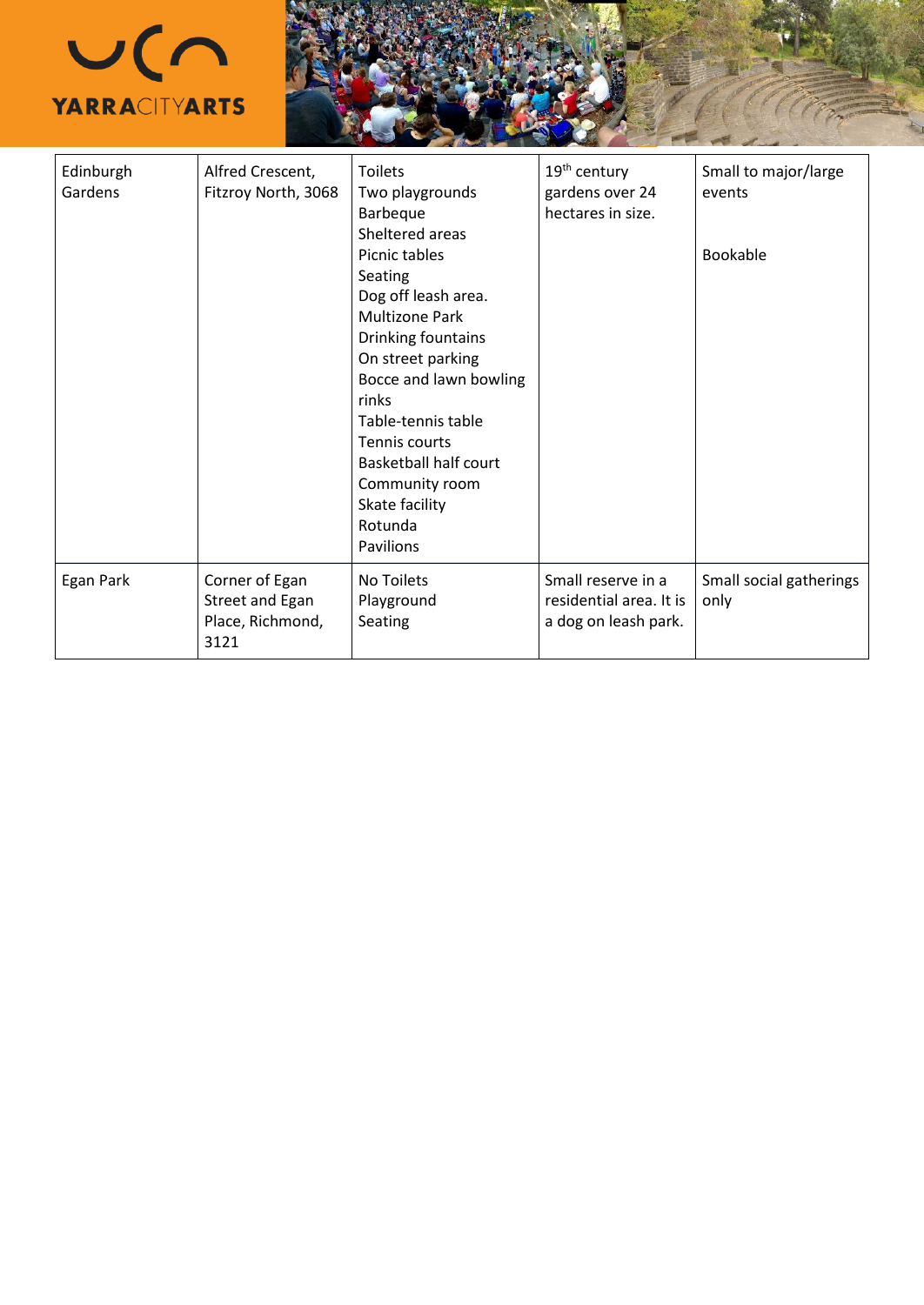



| Fairfield<br>Park/Fairfield<br>Amphitheatre | Heidelberg Road,<br>Fairfield, 3078   | <b>Public Toilets</b><br>Playground<br>Sheltered areas<br>Seating<br><b>Picnic Tables</b><br>Amphitheatre<br>Canoe Club<br>Changerooms/Private<br>toilets<br>Soccer Oval<br><b>Cricket Nets</b><br><b>Fairfield Boathouse</b> | The park is a<br>popular tourist<br>attraction, with the<br><b>Fairfield Boathouse</b><br>and Amphitheatre<br>located in its<br>grounds. It is a dog<br>off leash park.<br>Trails leading into<br>Main Yarra City Trail<br>and to Yarra Bend<br>Park (Parks Victoria) | Small to major/large<br>events<br>Please note that<br>bookings for extended<br>amplified sound<br>events must work<br>with Council to meet<br>the conditions as set<br>out by the EPA for the<br>Outdoor<br>Entertainment<br>Venues.<br>Events at the<br>Amphitheatre can<br>have a maximum of 6<br>hours of amplified<br>music each and music<br>must be completed by<br>9pm. There are to be<br>no back to back<br>weekend bookings.<br>Bookable |
|---------------------------------------------|---------------------------------------|-------------------------------------------------------------------------------------------------------------------------------------------------------------------------------------------------------------------------------|-----------------------------------------------------------------------------------------------------------------------------------------------------------------------------------------------------------------------------------------------------------------------|----------------------------------------------------------------------------------------------------------------------------------------------------------------------------------------------------------------------------------------------------------------------------------------------------------------------------------------------------------------------------------------------------------------------------------------------------|
| <b>Flockhart Reserve</b>                    | Flockhart Street,<br>Abbotsford, 3067 | No Toilets<br>Barbeque<br>Seating<br>Picnic tables<br>Drinking fountains<br>Off street parking                                                                                                                                | Small open space<br>on the banks of the<br>Yarra River. It is a<br>dog off leash park.                                                                                                                                                                                | Small social gatherings<br>only                                                                                                                                                                                                                                                                                                                                                                                                                    |
| Gahan Reserve                               | Park Street,<br>Abbotsford, 3066      | No Toilets<br>Playground (AAA)<br>Barbeque<br>Seating<br>Picnic tables<br>Drinking fountain<br><b>Bike parking</b><br>1/4 Basketball Court<br>Dog-off lead area<br><b>Maternal and Child</b><br><b>Health Service</b>         | Medium sized park,<br>near Collingwood<br>train station.                                                                                                                                                                                                              | Small social gatherings<br>only                                                                                                                                                                                                                                                                                                                                                                                                                    |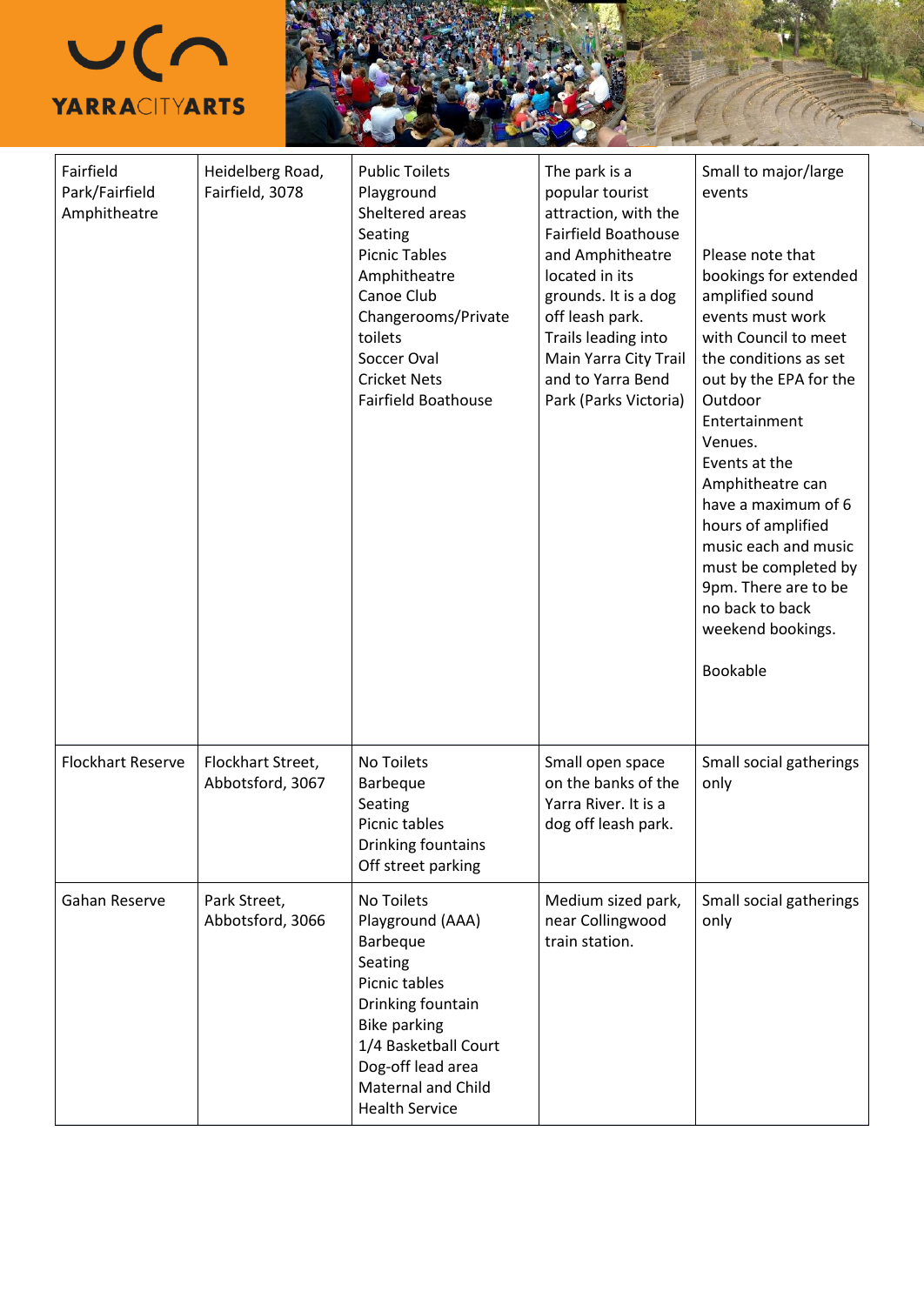

| Garryowen Park                            | Leicester Street,<br>Fitzroy, 3065     | No Toilets<br>Playground<br>Barbeque<br>Seating<br>Drinking fountain                                                                                                                                                      | Small reserve in a<br>residential area.<br>Named after<br>Edmund Finn,<br>famous for his<br>chronicles of early<br>Melbourne. | Small social gatherings<br>only        |
|-------------------------------------------|----------------------------------------|---------------------------------------------------------------------------------------------------------------------------------------------------------------------------------------------------------------------------|-------------------------------------------------------------------------------------------------------------------------------|----------------------------------------|
| George Knott<br>Reserve                   | Heidelberg Road,<br>Clifton Hill, 3068 | Playground<br>Barbeque<br>Seating<br>Picnic tables<br>Drinking fountains<br><b>Bike parking</b><br>Off street parking<br>Soccer ground<br>Athletics track<br>Pavilion<br><b>Clubroom Toilets</b>                          | A small reserve<br>located next to the<br>Knotts Athletic Field<br>and close to<br>Coulsen Reserve.                           | Small to medium<br>events              |
| Golden Square<br><b>Bicentennial Park</b> | Madden Grove,<br>Burnley, 3121         | No Toilets<br>Playground<br>Seating<br>Barbeque<br>Dog off-leash area<br>Drinking fountains<br><b>Bike parking</b>                                                                                                        | Small reserve in a<br>residential area.                                                                                       | <b>Small Social</b><br>Gatherings only |
| <b>Hall Reserve</b>                       | The Esplanade,<br>Clifton Hill, 3068   | No Toilets<br>Two playgrounds<br>Picnic tables<br>Seating<br>Drinking fountains<br><b>Bike parking</b><br>Dog off-leash area                                                                                              | A large park located<br>next to Quarries<br>Park in Clifton Hill. It<br>provides access to<br>the Merri Creek<br>Trail.       | Small to medium<br>events              |
| Hardy Gallagher<br>Reserve                | Solly Avenue,<br>Princess Hill, 3054   | No Toilets<br>Playground<br>Seating<br>Barbeque<br>Picnic tables<br>Bocce court<br><b>Community Centre</b><br>Drinking fountain<br>Dog-off leash area<br>On-street parking<br><b>Bike parking</b><br>Neighbourhood house. | Located near<br>Princess Park and<br>on the Capital City<br>Trail.                                                            | Small to medium<br>events              |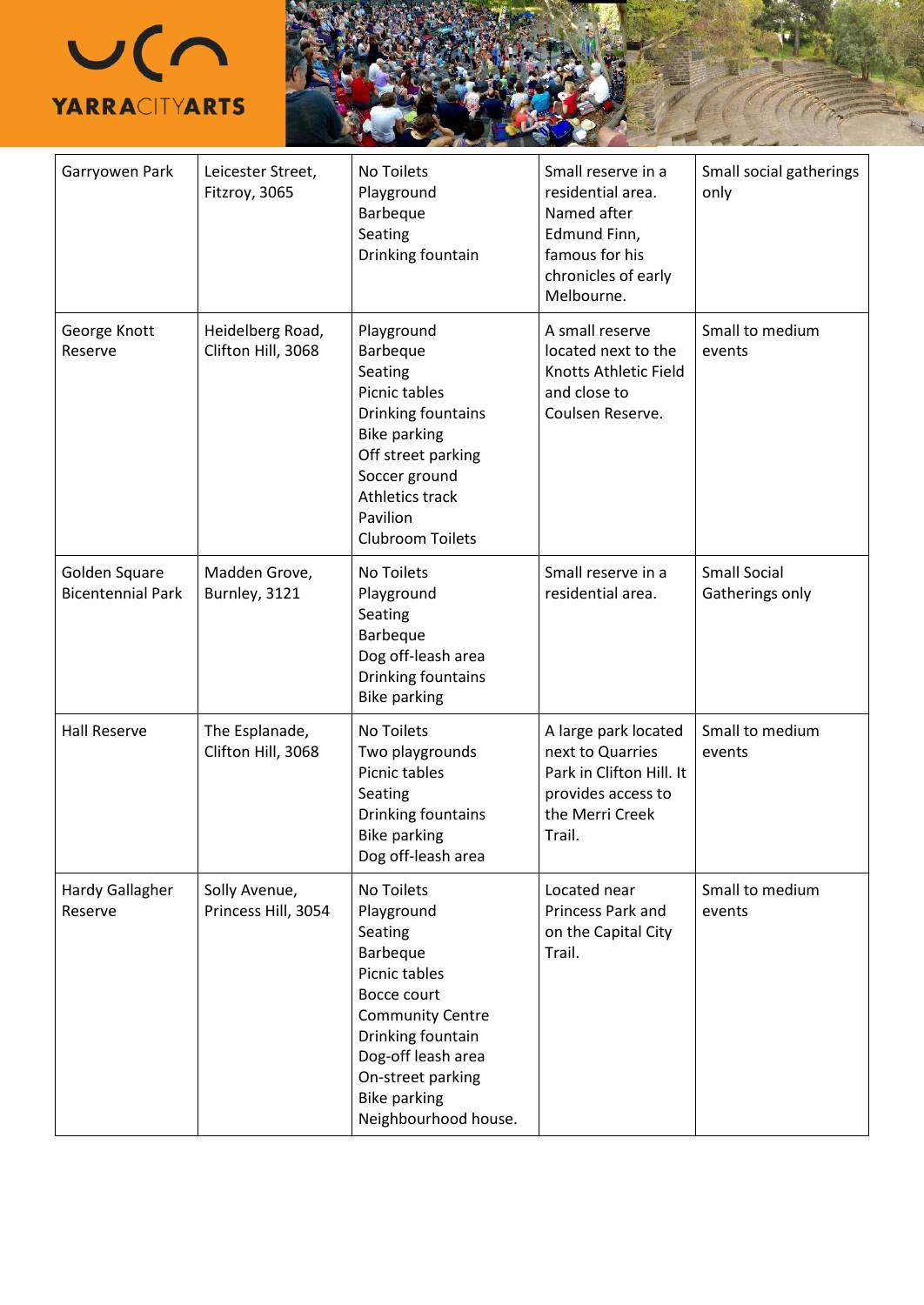

 $\mathbf l$ 

| <b>Holden Street</b><br>Reserve | Corner of Holden<br>and Byrne Streets,<br>North Fitzroy, 3068 | No Toilets<br>Playground<br>Barbeque<br>Seating<br>Picnic tables                                                                                                                      | Small reserve in a<br>residential area.                                                                                                                                                                                                                         | Small events<br><b>Bookable</b>                   |
|---------------------------------|---------------------------------------------------------------|---------------------------------------------------------------------------------------------------------------------------------------------------------------------------------------|-----------------------------------------------------------------------------------------------------------------------------------------------------------------------------------------------------------------------------------------------------------------|---------------------------------------------------|
| Janet Millman<br>Reserve        | Brunswick Street,<br>North Fitzroy, 3068                      | No Toilets<br>Barbeque<br>Picnic tables<br>Drinking fountain<br>Shared<br>cyclist/pedestrian path<br>On-street parking                                                                | A green strip<br>between Nicholson<br>and Rae Streets that<br>forms the Capital<br>City Trail.                                                                                                                                                                  | Small events                                      |
| Kevin Bartlett<br>Reserve       | Yarra Boulevard<br>and F.R Smith<br>Drive, Burnley,<br>3121   | <b>Toilets</b><br>Playground<br>Barbeque area with<br>shelter<br>Seating<br>Picnic tables<br>Drinking fountains<br>Cricket practice nets<br><b>Bike parking</b><br>Off street parking | <b>Kevin Bartlett</b><br>Reserve contains a<br>soccer stadium<br>which is currently<br>the home of the<br><b>Richmond Soccer</b><br>Club.<br>The Reserve is also<br>used for cricket and<br>AFL.<br>All sports fields are<br>now lit for games<br>and training. | Small to major/large<br>events<br><b>Bookable</b> |
| King William<br>Reserve         | King William Street,<br>Fitzroy, 3065                         | No Toilets<br>Playground<br>1/2 Basketball Court<br>Drinking fountain<br>Seating                                                                                                      | Small reserve in a<br>residential area.                                                                                                                                                                                                                         | Small social gatherings<br>only                   |
| Langdon Reserve                 | Corner Nicholson<br>and Miller Street,<br>North Fitzroy, 3065 | No Toilets<br>Playground<br>Barbeque<br>Seating<br>Picnic tables                                                                                                                      | Small reserve in a<br>residential area.                                                                                                                                                                                                                         | Small social gatherings<br>only                   |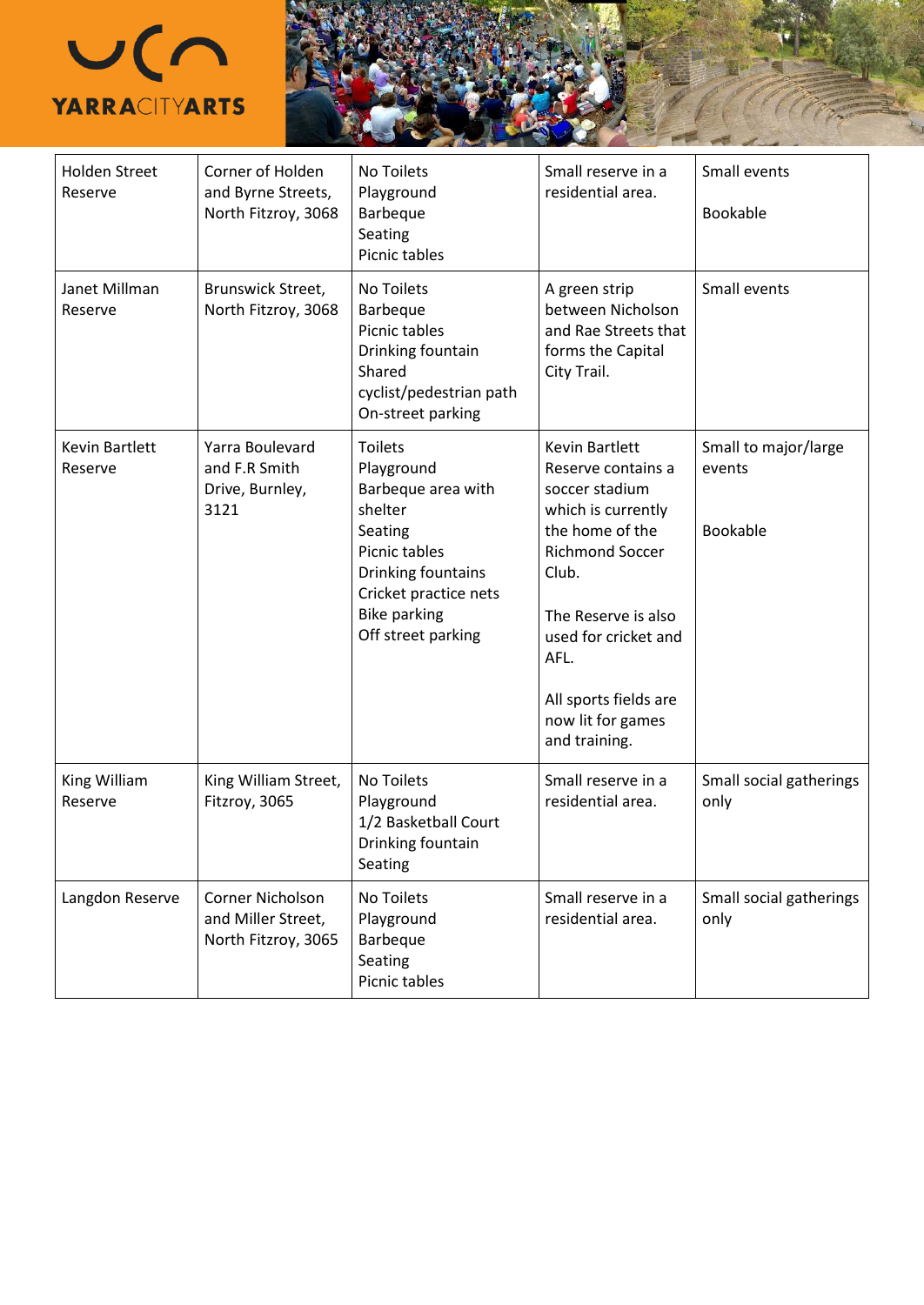

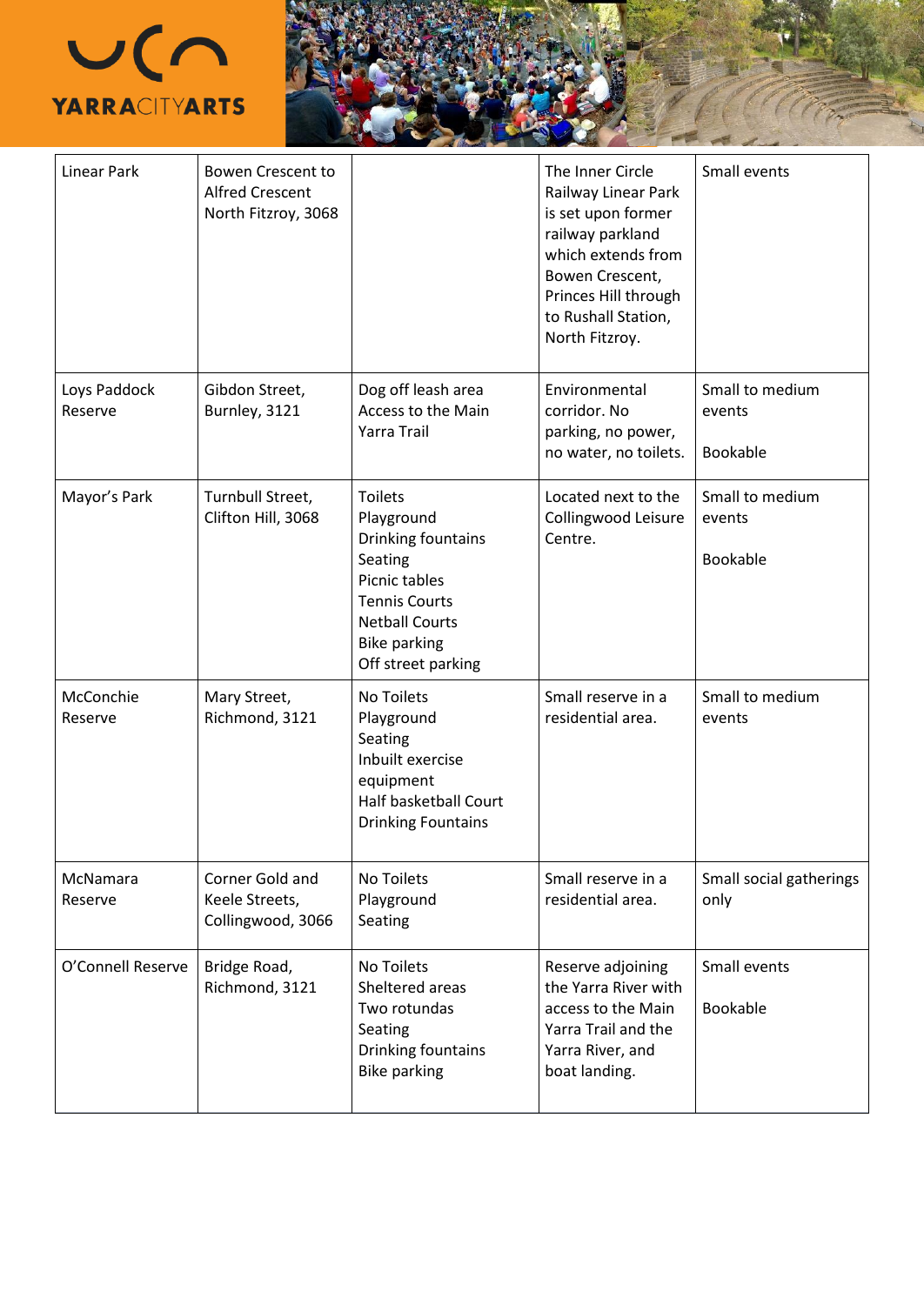